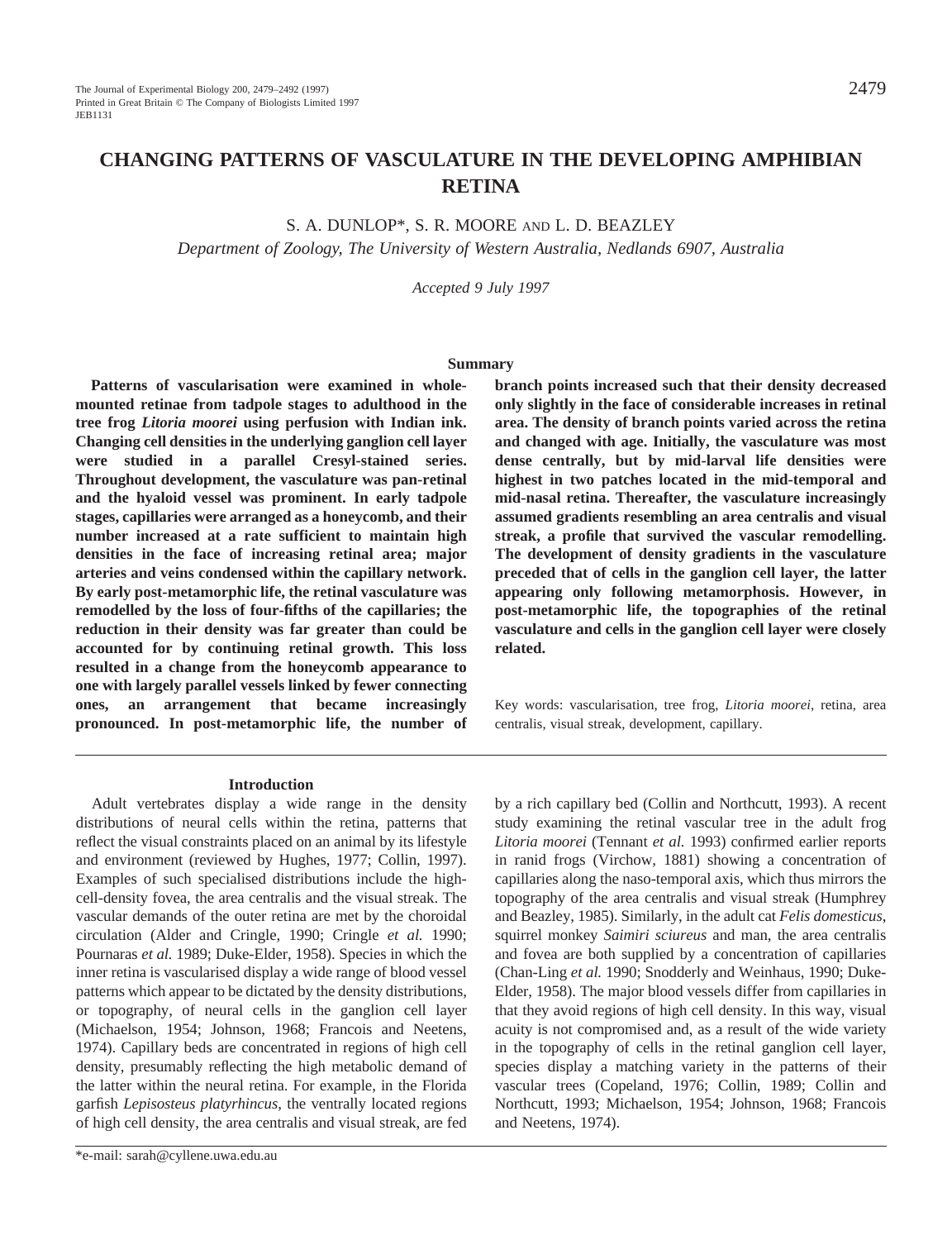Development of retinal vasculature has been described only for eutherian mammals (Ashton, 1970; Shakib *et al.* 1968; Henkind and De Oliveira, 1967; Flower *et al.* 1985) and is best understood in the cat (Chan-Ling *et al.* 1990). The retinal vasculature begins to form 3 weeks before birth (gestation is 65 days) and is complete by approximately 1 month after birth, coincident with eye opening (Blakemore and Cummings, 1975), clearing of the optics (Bonds and Freeman, 1978; Thorn *et al.* 1976) and functional maturation within the primary visual system (Rusoff and Dubin, 1977; Friedlander *et al.* 1985). Despite the completion of retinal vascularisation in the cat at a time coincident with the onset of functional vision after birth, the area centralis is established almost 2 weeks before birth (Stone *et al.* 1982; Robinson, 1987), i.e. at least 5–6 weeks prior to its vascularisation (Chan-Ling *et al.* 1990).

In contrast to mammals (Rusoff and Dubin, 1977; Friedlander *et al.* 1985), the onset of visual function in amphibians occurs as early as stage 43, i.e. only 4 days after fertilization when animals emerge as free-swimming larvae (Gaze *et al.* 1974) that use visually guided behaviour for feeding and avoidance of predators. Another difference between mammals and amphibians is that, whereas cell density gradients are established early in the cat (Stone *et al.* 1982; Robinson, 1987), in amphibians these are present only from metamorphic climax as animals change from an aquatic to a terrestrial habitat (Bousfield and Pessoa, 1980; Dunlop and Beazley, 1981, 1984*a*; Coleman *et al.* 1984; Nguyen and Straznicky, 1989). Furthermore, retinal neurogenesis is complete early in mammalian development (Harman and Beazley, 1989; Harman *et al.* 1992; Rapaport and Stone, 1983; Young, 1985), but in amphibians it continues throughout life as new retinal cells are added at the ciliary margin (Straznicky and Gaze, 1971; Coleman *et al.* 1984).

Here, we have examined the structure of the vascular tree from tadpole life through to adulthood in the frog *L. moorei*. Compared with mammals, the early onset of function and the continual development of the retina in amphibians present everchanging demands to its vascular supply. Our findings on the changing vascular tree are related to the formation of the area centralis and visual streak within the ganglion cell layer, a process reported here to match that for other amphibians (Bousfield and Pessoa, 1980; Dunlop and Beazley, 1981, 1984*a*; Coleman *et al.* 1984; Nguyen and Straznicky, 1989). Specifically, we wished to determine whether, as in adult *L. moorei*, the pattern of vasculature during development reflected the topography of cells in the ganglion cell layer. Furthermore, given the earlier onset of visual function in tadpoles compared with mammals, we investigated whether specialisations within the retinal vasculature also developed at early stages, i.e. prior to the formation of the area centralis and visual streak. Part of this work has appeared in abstract form (Dunlop *et al.* 1996).

# **Materials and methods**

#### *Animals and anaesthesia*

*Litoria moorei* (Copland) at Nieuwkoop and Faber (1956) stages 47, 51, 54 and 57 were selected from a breeding colony; others were raised to metamorphic climax or to 1- to 2-monthold juveniles. There were 2- to 3-week intervals between stages 47, 51, 54 and 57, whereas only 1–2 weeks lapsed between stage 57 and metamorphic climax. We collected frogs with snout–vent lengths of 5 cm, 7 cm and 9 cm locally under license from the Department of Conservation and Land Management. The smaller frogs were approximately 1 and 2 years postmetamorphosis, respectively, and the 9 cm animals represented the largest size reported for this species, being probably at least 3–4 years old (Barker and Grigg, 1977). Animals were maintained on a 12 h:12 h L:D cycle at  $22\pm2$  °C. Premetamorphic stages were fed Biorell fish food and boiled lettuce; post-metamorphic animals received mealworms three times a week and were provided with water *ad libitum*. Tadpoles were killed by immersion in MS222 (0.2 % in distilled water), adults by intramuscular injection of Saffan  $(1.8 \text{ mg g}^{-1}$  Alphaxalone; 0.6mg g<sup>-1</sup> Alphadolone acetate, Pittman Moore).

# *Preparation and analysis of tissue*

Pilot studies showed that perfusion with Indian ink gave reproducible filling of the entire vascular tree. However, subsequent Cresyl staining revealed that the ink-filled vascular tree directly overlaid, and thus masked, significant numbers of cells in the ganglion cell layer (Fig. 1A,B). The retinal vasculature and density of cells in the ganglion cell layer were therefore examined using separate series of retinal wholemounts.

### *Retinal vasculature*

Animals were perfused intracardially with heparinised saline followed by Indian ink using a peristaltic pump. A glass micropipette was used for the young stages and a 26 gauge needle for post-metamorphic animals. Retinae (*N*=4 for each of the tadpole stages 47–57, *N*=6 at metamorphic climax, *N*=8 in the 1–2 month juveniles and the 5 and 7 cm frogs, and  $N=2$ in the 9 cm adults) were dissected in saline, removing the sclera, pigment epithelium, cornea and lens. The vitreous humour was dissolved by application of hyaluronidase (Sigma), and the retina was flattened by making radial cuts, taking care not to sever major blood vessels. Retinal wholemounts were dried onto subbed slides, dehydrated, cleared in xylene and coverslipped.

To measure retinal area, whole-mounts were viewed using a light microscope and images were frame-grabbed onto a computer at low magnification  $(\times 2)$  using an Optimas imaging system. Measurements were taken directly from the computer images using Optimas image-analysis software (version 4.2). For analysis of the vascular tree at pre-metamorphic stages, retinae were viewed using a light microscope, images were frame-grabbed onto a computer at high power  $(x20)$  and printed to a final magnification of  $\times$ 227 to generate photomontages of the entire retina; at post-metamorphic stages, *camera lucida* drawings of the complete vascular tree were made. For each retina, all the branch points within the vascular tree were counted directly from the photomontages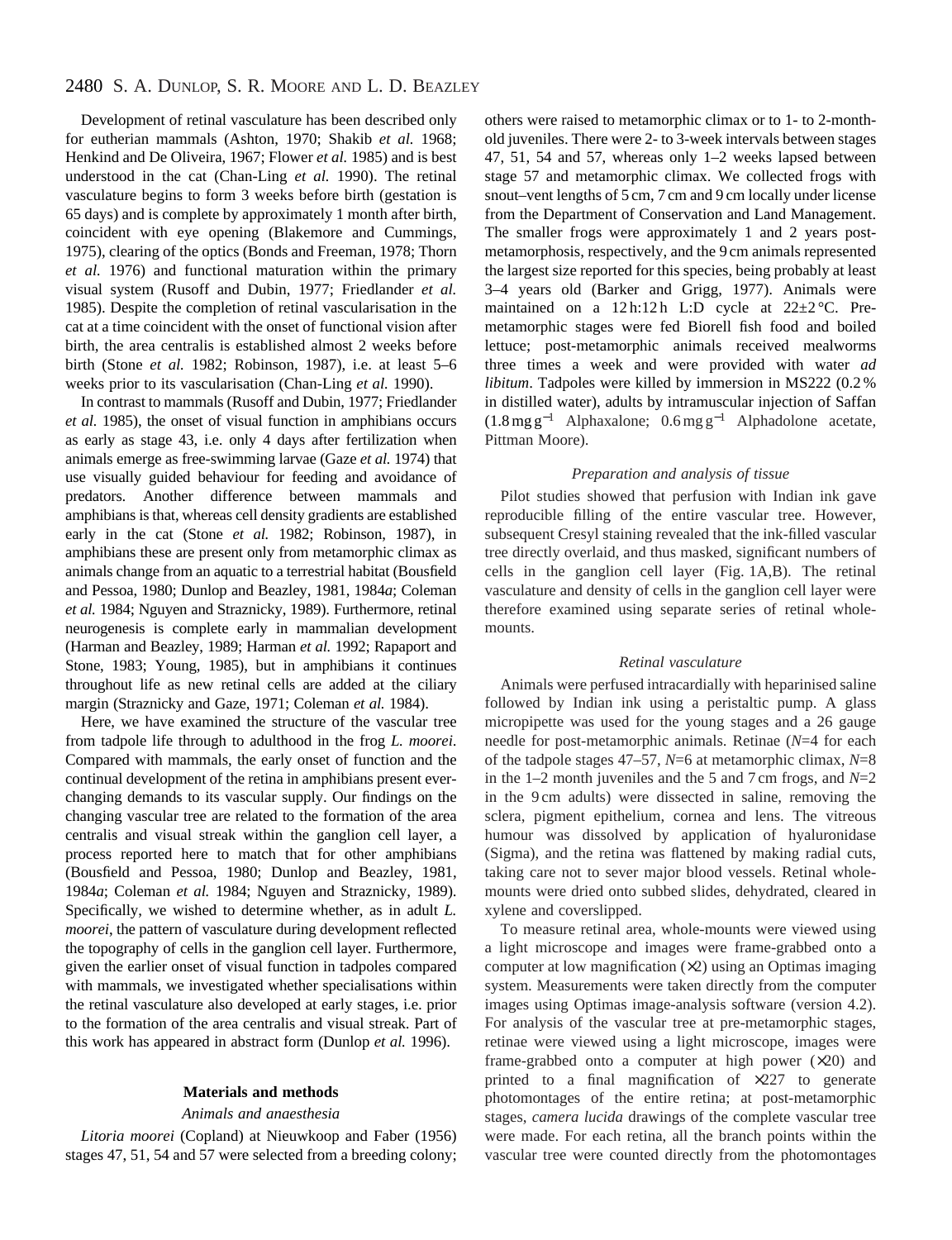

Fig. 1. (A,B) Ink-filled vessels in whole-mounts counterstained with Cresyl Violet. Incomplete filling (A) showed that vessels (black arrows) overlaid and thus obscured (B) considerable numbers of cells in the retinal ganglion cell layer. (C) Transverse retinal section (eye cup fixed with 10 % buffered formalin, embedded in wax and sectioned at  $10 \mu m$ ) from a 9 cm adult injected with tritiated thymidine 24 h previously and processed by standard autoradiography (Coleman *et al.* 1984) showing a labelled endothelial cell within a blood vessel overlying neural retina (black arrow). Computer images were produced from frame-grabbed images (Optimas Imaging System). Contrast was increased by 15 % in A–C. Scale bars, A, B, 25 µm; C,  $20 \mu m$ .

# *Vascular supply to the developing amphibian retina* 2481

and *camera lucida* drawings. The average density of branch points per mm2 across the entire retina was also calculated by dividing the total number of branch points by the retinal area. Changes with age in retinal area, the number of branch points and the density of branch points per  $mm<sup>2</sup>$  were evaluated using a one-way analysis of variance (ANOVA) followed by the Fisher protected least significance difference test using Statview SE Plus Graphics software.

To examine the topography of the blood vessels, we generated isodensity maps of branch points per mm2. The wide range in retinal area with age necessitated varying the sample size to allow sufficient sample sites per retina; these were square grids of  $125 \mu m \times 125 \mu m$  at stages 47, 51 and 54,  $250 \mu m \times 250 \mu m$  at stage 57 and  $500 \mu m \times 500 \mu m$  from metamorphic climax onwards. For direct comparison between retinae, the numbers of branch points at these sample sites were expressed per mm2. Furthermore, we mapped the entire population of lacunae (Burri and Tarek, 1990; Patan *et al.* 1996) and blind-ending branches (Tennant *et al.* 1993) within the capillary network. The maps were generated by scanning the photomontages of the entire retina in a serpentine fashion in adjacent but non-overlapping fields. Blind-ending branches were measured from their blood vessel of origin by aligning the vessel with a line on an eye-piece graticule and taking the measurement from that line to the tip of the branch. Using this technique, we included in the measurement the broad junction between the blind-ending branch and its parent vessel. Blindending vessels were included only if they were a minimum of  $25 \mu m$  long. By using these criteria, we excluded small protrusions along blood vessel walls of whose identity we were uncertain.

# *Cells in the ganglion cell layer*

A series of whole-mounts (*N*=2 per stage) was prepared to map cell density in the ganglion cell layer, i.e. the population of ganglion cells plus displaced amacrine cells (Humphrey and Beazley, 1985). Eyes were removed, placed in saline, dissected, treated with hyaluronidase to remove the vitreous humour as above and defatted free-floating in a series of graded alcohols, followed by treatment in xylene for 15min. After rehydration, retinae were whole-mounted, stained with Cresyl Violet, dehydrated, cleared in xylene, coverslipped with Depex and examined at ×1000 magnification. Retinae were drawn at ×20 magnification to generate an outline on squared paper, each square having a side of 2mm. Cells in the retinal ganglion cell layer of *L. moorei* are arranged as a monolayer and thus could be mapped accurately using whole-mount preparations. The total cell density in the retinal ganglion cell layer was counted at ×1000 using an eye-piece graticule with a side of  $100 \mu m$ . The outline of the retina was used to locate regions within the sample squares and the retina thus mapped in columns and rows to cover between 1 and 4 % of retinal area, the sampling frequency being highest where cell density gradients were steepest. Comparison of retinal area before and after staining revealed that shrinkage was less than 10 % and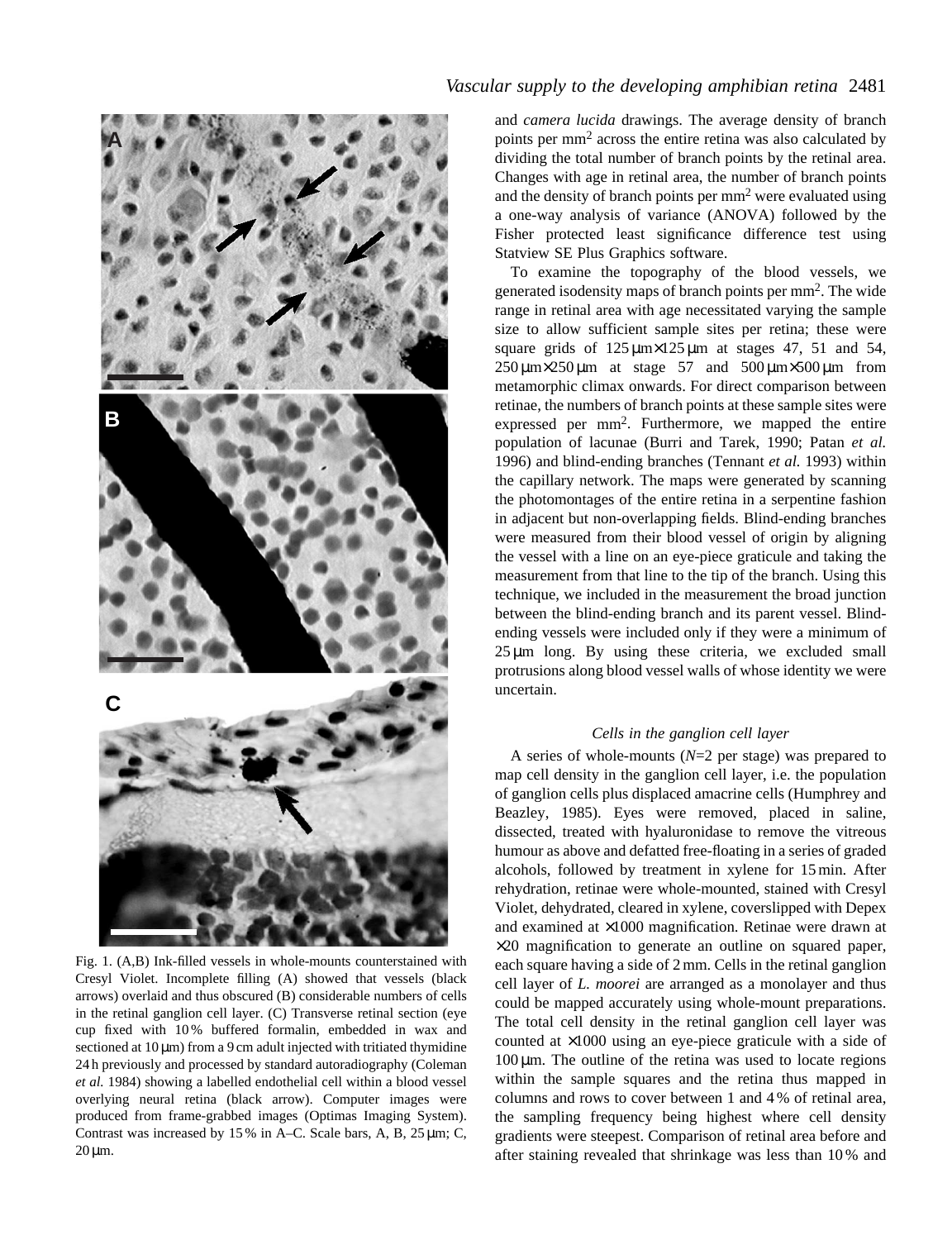was confined to the cut edges. Post-staining retinal areas were used for our calculations.

#### **Results**

# *Development of vasculature and of cell topography*

At stage 47, retinal area was only  $2.2\pm 0.4$  mm<sup>2</sup> (mean  $\pm$  s.p.; Fig. 2A). The ventrally located hyaloid vein was the sole major blood vessel and extended between the ventral periphery and the optic disk (Fig. 3); this vessel remained the most prominent vessel during development and adult life. There was a condensation of capillaries in the nasal retina which we assume represents the initial stages of major blood vessel formation in this quadrant. The remainder of the retina was covered by a honeycomb-like network of capillaries (Figs 3, 4A), spreading between the hyaloid vein and the peripheral collecting vessels. Small numbers of lacunae and of blind-ending vessels were seen (Figs 3, 4E–J). The topography of branch points at stage 47 (Fig. 5) was concentric, with the highest densities occurring centrally (1500 mm<sup>-2</sup>) and the lowest peripherally (250 mm<sup>-2</sup>). Thus, the map of the vascular tree was the reverse of that in the ganglion cell layer (Fig. 5), in which there was a shallow concentric distribution of cells with the lowest densities

centrally  $(10\times10^{3} \text{ cells mm}^{-2})$  and the highest peripherally  $(15\times10^3 \text{ cells mm}^{-2})$ .

By stage 51, the retina had enlarged to  $4.6\pm0.9$  mm<sup>2</sup> (Fig. 2A). In addition to the prominent hyaloid vein, major blood vessels had formed both nasally and temporally (Fig. 3). Other major vessels also appeared to be in the process of condensing within the capillary bed at approximately equally spaced intervals around the radius of the retina. The honeycomb appearance of the capillary bed was maintained, and both lacunae and blind-ending branches were observed in small numbers (Fig. 3). The topography of branch points showed two zones of high density  $(1000 \text{ mm}^{-2})$ , these being in the mid-temporal and mid-nasal retina (Fig. 5). Elsewhere, branch point densities had decreased somewhat compared with stage 47, at 500mm−<sup>2</sup> centrally and 250mm−<sup>2</sup> peripherally. Within the ganglion cell layer, the concentric pattern of cell topography seen at stage 47 was maintained and densities remained similar, at  $10\times10^3$  cells mm<sup>-2</sup> centrally and 16×103 cellsmm−<sup>2</sup> peripherally (Fig. 5). Therefore, regional specialisations were apparent within the vascular tree, whereas an area centralis and visual streak had not yet formed in the ganglion cell layer.

By stages 54 and 57, retinal area had increased to 7.4±3.1

Fig. 2. Changes in retinal area (A) showed significant increases from stage 47 tadpoles to 9 cm adults (*P*<0.0001). Increases were significant (*P*<0.05) between stage 47 and 57, stage 51 and metamorphic climax (mc), stage 54 and metamorphic climax, stage 57 and 5 cm frogs, and metamorphic climax and 5 cm frogs. From 1–2 month juveniles onwards, there were significant differences (*P*<0.05) between the consecutive stages examined. The total number of branch points (B) showed significant changes over the stages studied (*P*<0.0001). Differences were significant (*P*<0.05) between consecutive stages up to the 5 cm frogs; thereafter, values were not significantly different (*P*>0.05). In addition, we calculated the number of blood vessel segments



from the branch point totals using the formula  $N_{\text{bv}}=2N_{\text{bp}}+1$ , where  $N_{\text{bv}}$  is the number of blood vessels and  $N_{\text{bp}}$  is the number of branch points. Since the two values are directly related, the number of blood vessel segments also shows a biphasic pattern, with numbers rising during the first phase (stage 47, 945±124; stage 51, 1779±267; stage 54, 3079±363), peaking at stage 57 (5671±769), decreasing at metamorphosis  $(2175\pm113)$  and in the 1–2 month juveniles  $(1213\pm273)$  and then rising during the second, post-metamorphic phase (5 cm, 2251 $\pm$ 511; 7 cm,  $2423\pm147$ ; 9 cm,  $2769\pm75$ ) as the retina continues to grow. The number of branch points per mm<sup>2</sup> (C) showed significant differences over the stages studied (*P*<0.0001). Values at stages 47, 51, 54 and 57 were all significantly different from those at metamorphic climax but not from each other (*P*<0.05). The gradual decline in values after metamorphosis was significant between metamorphic climax and the 7 cm frogs but not between the other stages. Values are means + S.D. (*N*=4 for stages 47–57, *N*=6 for metamorphic climax, *N*=8 for the 1–2 month juveniles and the 5 and 7 cm frogs, and  $N=2$  for the 9 cm adults). (D) The number of branch points per 1000 cells in the ganglion cell layer for the area centralis and dorsal periphery.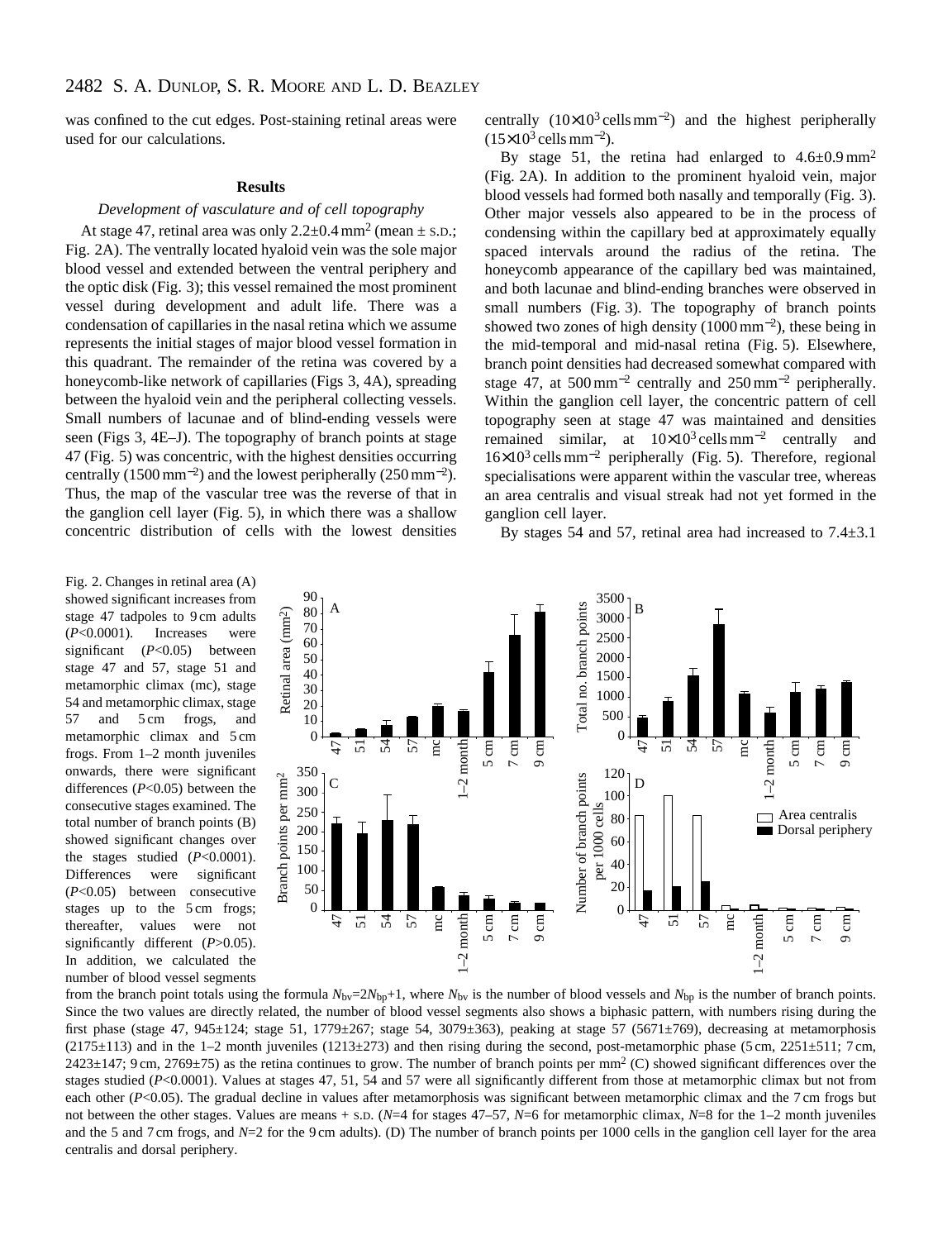and 13.0±0.3mm<sup>2</sup> respectively (Fig. 2A). At least six major vessels were condensing between the central and peripheral retina (Figs 3, 6). Arteries could be distinguished from veins for the first time by a surrounding corridor approximately  $50-100 \,\mu m$  wide which was becoming free from capillaries (Figs 3, 6), a feature maintained into maturity. The entire capillary network, however, still retained a honeycomb appearance (Figs 3, 4B, 6) and was characterised by both lacunae and blind-ending vessels (Fig. 3). The topography of blood vessel branch points showed that the two high-density patches seen at stage 51 were maintained with values of 1000–1500mm−<sup>2</sup> (Fig. 5). These patches were surrounded by a horizontally aligned band of intermediate density which ranged between 500 and 1000mm<sup>−</sup>2; densities were lowest peripherally, at 250mm−<sup>2</sup> ventrally and 100mm−<sup>2</sup> dorsally. Within the ganglion cell layer (Fig. 5), cell topography had changed to give the lowest densities in the dorsal retina  $(6\times10^3 \text{ cells mm}^{-2})$  and intermediate values centrally and ventrally  $(10\times10^3 \text{ and } 12\times10^3 \text{ cells mm}^{-2}$  respectively); most notably, there was an increase in the temporal and nasal peripheries  $(18\times10^{3} \text{ cells mm}^{-2})$ , presumably due to greater cell division at these retinal poles (Coleman *et al.* 1984). Concentrations of blood vessel branch points in the midtemporal and mid-nasal retina were not matched by high cell densities in the ganglion cell layer.

By metamorphic climax, the retina measured  $19.7\pm1.6$  mm<sup>2</sup> (Fig. 2A). For the first time, arteries appeared narrower than veins and their capillary-free zone was more pronounced than at stage 57 (Fig. 3). Major vessels lay orthogonally across the horizontal axis. The honeycomb-like arrangement of capillaries had given way to a simpler, more linear arrangement of parallel vessels without numerous interconnecting capillaries, appearing as if most of the rungs of a 'ladder' had been removed (compare Fig. 4B,C). Numbers of both lacunae and blind-ending vessels had decreased to low levels (Fig. 3). The topography of blood vessel branch points showed high-density patches in the mid-temporal and midnasal retina but values had fallen more than 10-fold compared with stage 57, being only  $100 \text{ mm}^{-2}$  (Fig. 5). These regions were flanked by a horizontally aligned band of intermediate density with values of  $50-75$  mm<sup>-2</sup>; densities were lowest in the dorsal and ventral peripheries, having fallen to  $10 \text{ mm}^{-2}$ . Within the ganglion cell layer (Fig. 5), an area centralis  $(23\times10^{3} \text{ cells mm}^{-2})$  was visible for the first time in the midtemporal retina; there was also a high-density patch nasally  $(20\times10^{3} \text{ cells mm}^{-2})$  and a horizontally aligned visual streak with  $16\times10^3$ – $18\times10^3$  cells mm<sup>-2</sup>. Thus, for the first time in development, comparable specialisations were seen across the naso-temporal axis for both the vasculature and the underlying cells in the ganglion cell layer.

The major characteristics seen in the vascular tree at metamorphic climax were maintained in the 1–2 month juveniles and in the 5, 7 and 9 cm stages as retinal area continued to increase to reach  $81.1 \pm 4.7$  mm<sup>2</sup> in the 9 cm adults (Fig. 2A). The capillary bed was composed largely of parallel vessels (Fig. 4D); lacunae were not observed and the numbers

of blind-ending vessels were low (Fig. 3). The streak-like topography of the vasculature appeared even more pronounced at progressively later stages (Figs 3, 7). At the area centralis, densities were  $100 \text{ mm}^{-2}$  in the 1–2 month juveniles,  $50 \text{ mm}^{-2}$ in the 5 cm frogs,  $40 \text{ mm}^{-2}$  in the 7 cm frogs and  $75 \text{ mm}^{-2}$  in the 9 cm frogs. Mid-nasally, values declined with age from  $100 \text{ mm}^{-2}$  in the 1–2 month juveniles to  $75 \text{ mm}^{-2}$  in the 5 cm frogs,  $40 \text{ mm}^{-2}$  in the 7 cm frogs and to  $30 \text{ mm}^{-2}$  in the 9 cm stage. Values across the visual streak also declined, being  $50 \text{ mm}^{-2}$  in the 1–2 month juveniles,  $40 \text{ mm}^{-2}$  in the 5 cm stage and 20mm−<sup>2</sup> in the 7 and 9 cm stages. Reductions in branch point density were also seen in the peripheral retina so that, for example, a larger region was represented by the  $\langle 10 \text{ mm}^{-2}$ isodensity line in the 9 cm than in the earlier stages.

In parallel with the streak-like arrangement of the retinal vasculature becoming more accentuated with age, so the area centralis and visual streak became more distinct in the ganglion cell layer during post-metamorphic life (Fig. 7). At the area centralis, cell densities remained high, at  $23\times10^3$  cells mm<sup>-2</sup> in the 1–2 month juveniles and the 5 cm stage, but fell slightly to  $20\times10^{3}$  cells mm<sup>-2</sup> in the 7 and 9 cm stages. A slight decline in density was seen in the mid-nasal retina, maximal values being  $20\times10^{3}$  cells mm<sup>-2</sup> in the 1–2 month juveniles, falling to 18×10<sup>3</sup> cellsmm−<sup>2</sup> in the 5 cm stage and 13×103 cellsmm−<sup>2</sup> in the 7 and 9 cm stages. Within the visual streak, values were  $14\times10^3$  cells mm<sup>-2</sup> in the 1–2 month juveniles,  $13\times10^3$  to  $15\times10^{3}$  cells mm<sup>-2</sup> in the 5 cm stage and  $6\times10^{3}$  to 10×103 cellsmm−<sup>2</sup> thereafter. Cell densities decreased to a greater extent with age in the dorsal and ventral peripheries from  $6\times10^3$  cells mm<sup>-2</sup> at metamorphic climax to fewer than 6×10 cellsmm−<sup>2</sup> in the 9 cm adult. Thus, at all postmetamorphic stages, the topography of the vasculature was mirrored by that of cells in the ganglion cell layer.

### *Biphasic pattern of vascular development*

The above results suggest that development of the retinal vasculature is biphasic, with an early exuberant premetamorphic stage followed by an extensive refinement before a post-metamorphic phase of growth that is closely linked to that of the underlying retina. This interpretation was supported by comparing between stages both the total number of blood vessel branch points and the average density of branch points across the entire retina as well as changes in the relationship between the topographies of the vasculature and the cells in the ganglion cell layer.

The total number of branch points (Fig. 2B) within the vasculature showed a biphasic pattern, increasing as a result of the addition of new vessels to reach a peak at stage 57 and then decreasing as vessels were lost to a minimum at 1–2 months post-metamorphosis. Thereafter, there was a steady increase, but values never approached the pre-metamorphic peak. The total number of branch points increased steadily from 472±62 at stage 47 to  $889 \pm 133$  and  $1539 \pm 181$  at stages 51 and 54, respectively, peaking at 2835±384 at stage 57 and then declining precipitously to 1087±56 at metamorphic climax and to  $606\pm136$  in the 1–2 month juveniles (mean  $\pm$  s.p.). The total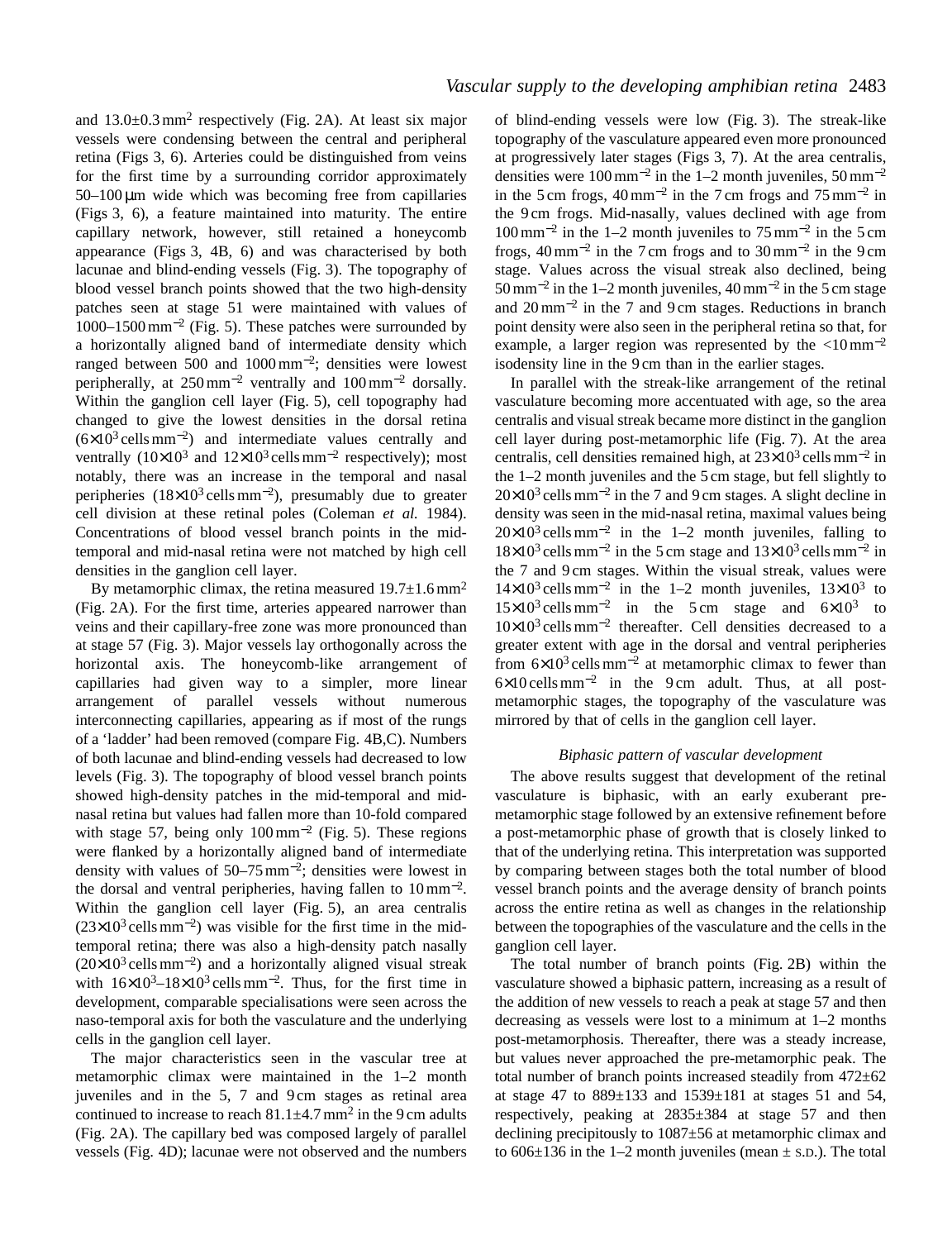# 2484 S. A. DUNLOP, S. R. MOORE AND L. D. BEAZLEY

number of branch points then increased gradually to 1125±255,  $1211\pm73$  and  $1384\pm37$  in the 5, 7 and 9 cm stages, respectively.

The average density of branch points per mm<sup>2</sup> also showed a biphasic pattern (Fig. 2C); values were consistently high until stage 57, fell dramatically by metamorphic climax and declined only slightly thereafter. Values were similar at 220±18mm<sup>−</sup>2, 196±28mm−2, 228±67mm−<sup>2</sup> and 217±25mm−<sup>2</sup> at stages 47, 51, 54 and 57 respectively. The maintenance of these high values despite a sixfold increase in retinal area indicated a continuous addition of new vessels to the vascular tree matching the increase in retinal area. Between stage 57 and metamorphic climax, the mean density of branch points fell fourfold to 56±5mm<sup>−</sup>2. This decline far exceeded the 1.4 fold increase in retinal area between these stages, indicating a period during which many blood vessels were removed. Had the vascular tree merely become stretched as retinal area increased, the density of branch points would have decreased by only 1.4-fold.

Mean branch point density continued to decrease to  $36\pm9$  mm<sup>-2</sup>,  $28\pm9$  mm<sup>-2</sup>,  $19\pm4$  mm<sup>-2</sup> and  $17\pm0$  mm<sup>-2</sup> in the 1–2 month juveniles and the 5, 7 and 9 cm stages, respectively. During the early part of this second phase, between the 1–2 month juveniles and the 5 cm frogs, the decline in branch point density was only slight (1.4-fold) despite a 2.5-fold increase in retinal area, indicating that, although the vascular tree was presumably being stretched by retinal growth, new blood vessels were nevertheless still being formed. Between both the 5 and 7 cm stages and the 7 and 9 cm stages, the decline in mean branch



Fig. 3. *Camera lucida* drawings of the vascular tree from stage 47 tadpoles through to 9 cm adults. For ease of comparison, retinae are drawn at approximately the same size. Retinae are flattened by making a series of radial cuts around the circumference of the eye cup; a cut edge (ce) is indicated. The biological edge (be) of the retina is shown by the thick, outermost line; the thin inner line represents the peripheral collecting vessels (pcv). The arrow in the stage 47 retina indicates an example of a major vessel condensing from within the central region of the capillary bed. The arrow in the stage 51 retina indicates an example of a major vessel condensing at the periphery of the capillary bed. The major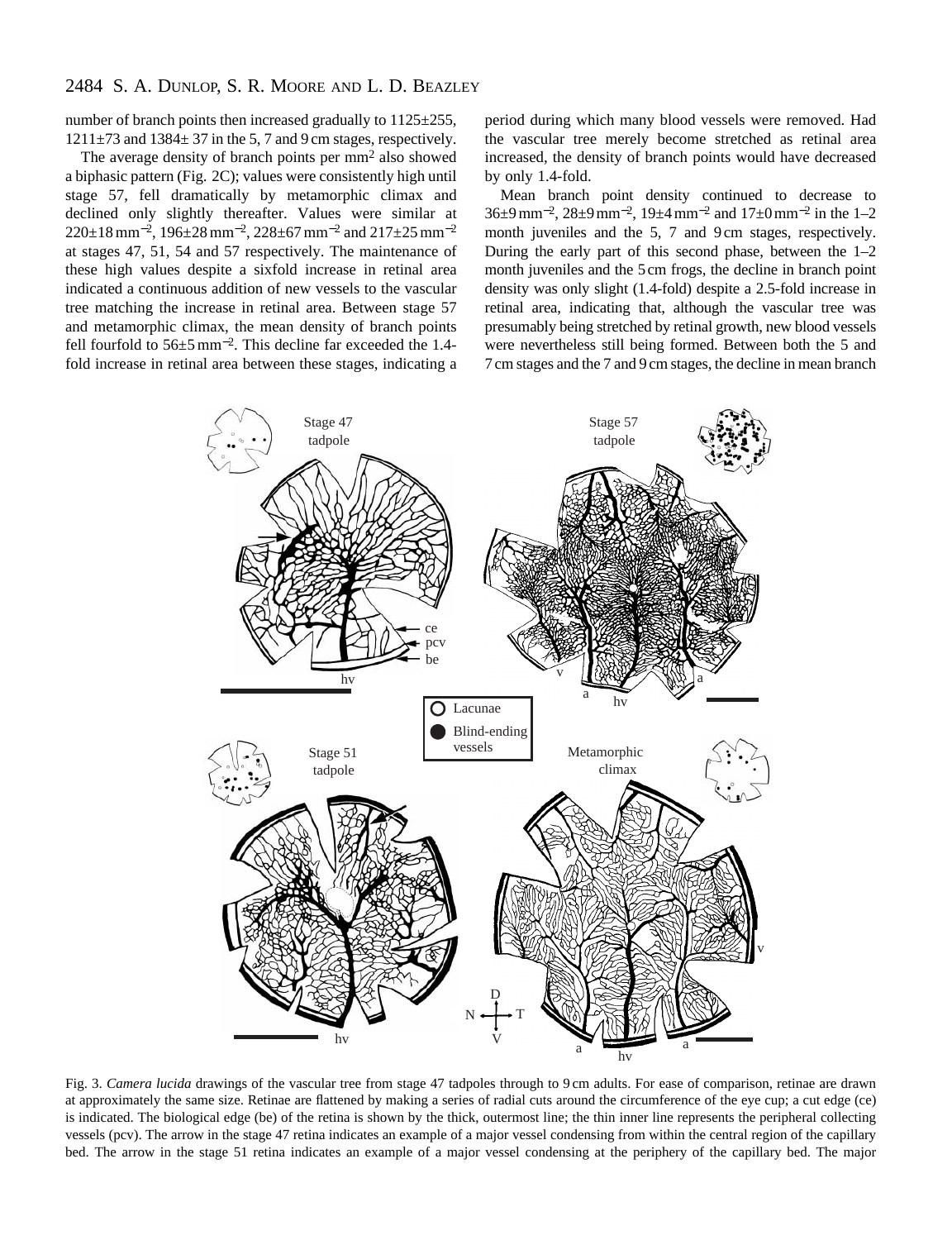point density (1.4-fold and 1.1-fold, respectively) approximately balanced the increase in retinal area (1.5-fold and 1.2-fold, respectively), indicating that branch points were added at a rate that matched the continuing expansion of the retina.

The biphasic nature of vascular development was also shown by the changes in the number of blood vessel branch points relative to the number of cells in the ganglion cell layer (Fig. 2D). Two retinal regions were considered, the midtemporal retina and the dorsal periphery, destined to become the regions of highest cell density, the area centralis, and of lowest cell density, respectively. Using data from the representative isodensity maps (Figs 5, 7), we calculated the number of branch

points per 1000 cells in these regions (Fig. 2D). For the area centralis, values were highest up to stage 57 at 83–100 branch points per 1000 cells, decreased 20-fold to 4 branch points per 1000 cells by metamorphic climax and then declined to 2.5 per 1000 cells by the 9 cm stage. In the dorsal periphery, values were also highest up to stage 57, being 17–25 per 1000 cells and also decreased 20-fold by metamorphic climax to a value of 0.8 per 1000 cells which was maintained thereafter.

#### **Discussion**

The pattern of retinal vasculature in the frog *L. moorei* reflects the topography of cells in the ganglion cell layer



ventrally located hyaloid vein (hv) is indicated throughout. Arteries (a) are distinguished from veins (v) by their adjacent capillary-free zone. The position of the optic disk is indicated by a small white disk in the central retina. Small holes in the retina produced during the mounting procedure are outlined by broken lines. Insets for each retina show maps of the total population of lacunae (open circles) and blind-ending vessels (filled circles) associated with the capillary bed. D, V, N and T are dorsal, ventral, nasal and temporal, respectively. The pie-slice diagram indicates relative retinal area for the stages examined. st, developmental stage; mc, metamorphic climax. Scale bars are 1mm throughout.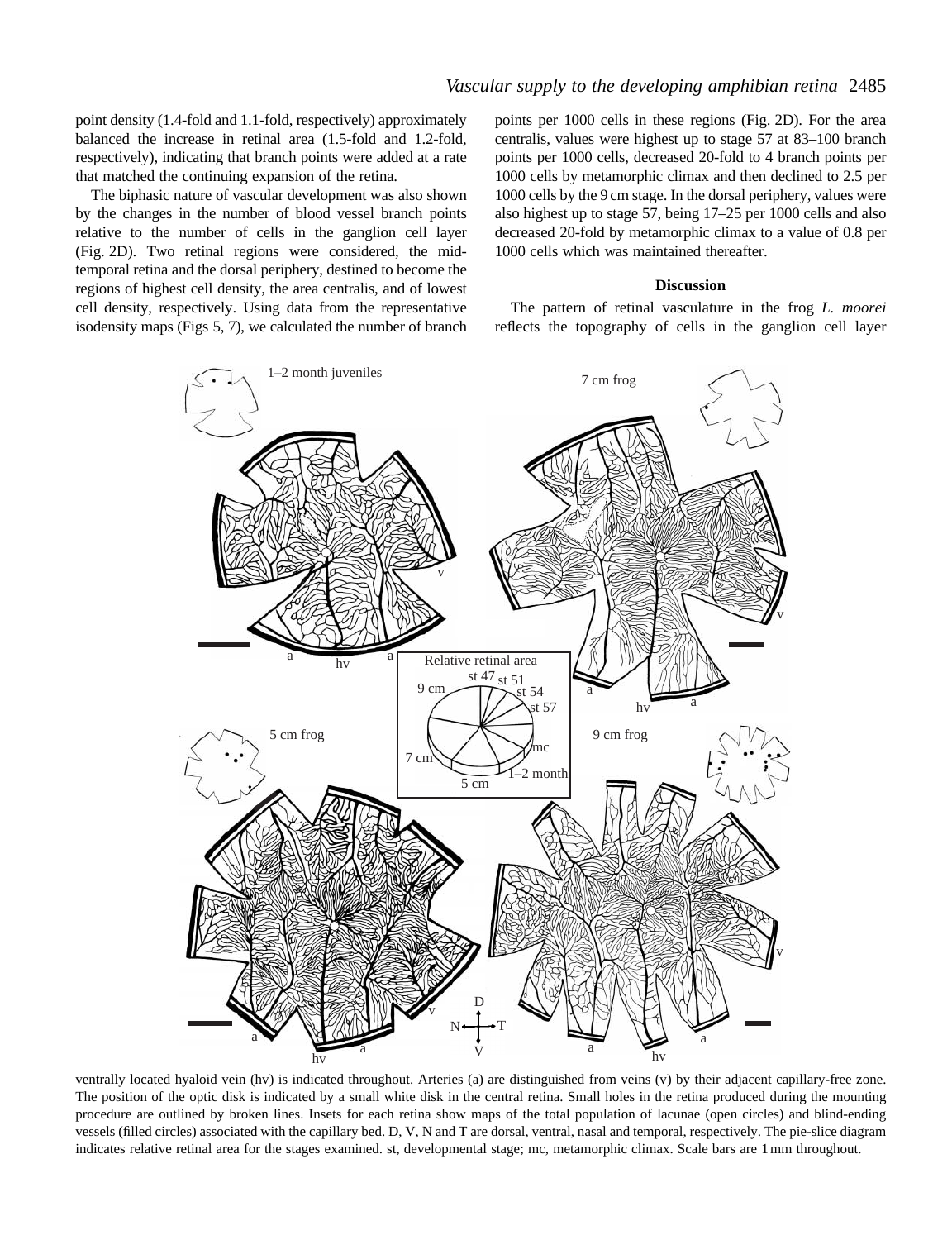Fig. 4. (A-D) *Camera lucida* drawings of the capillary bed at stage 47 (A), stage 57 (B) and in the 9 cm frog (C). The honeycomb appearance in the youngest stages gives way to a largely linear arrangement of blood vessels after metamorphosis. In the adult (D) and from metamorphic climax onwards, arteries (a) are thicker than the veins (v) and are surrounded by a capillary-free zone (indicated by asterisks). (E–J) Photomicrographs of ink-filled capillary beds. (E-G) Capillary junctions in a stage 57 tadpole showing lacunae (white arrows), the hallmark of intussusceptive growth (Burri and Tarek, 1990; Patan *et al.* 1996), indicative of progressive stages in the formation of a capillary branch point. The white speckled appearance of the vessels in F (small black arrows) is due to non-adherence of ink to the inside of the vessels. (H–J) Blind-ending capillary branches in a stage 57 tadpole suggestive of a sequence of capillary retraction (arrows). The late onset of blood flow in capillaries that form by budding suggests that blind-ending branches are not newly forming; had they been so, they could not have been filled with ink. They are probably remnants of patent capillaries that are regressing. The photomicrographs in E–J were produced from black-and-white negative film using a Hewlett Packard Scan Jet S4c/T scanner together with Photoshop and Page Maker image-processing programs. Contrast was increased by 15 %. Scale bars, A–C, 20 µm; D, 500 µm; E–G, 25 µm; H–I,  $30 \mu m$ .



throughout development. Furthermore, specialisations within the retinal vasculature appear before the emergence of the area centralis and visual streak. The retinal vasculature develops in two distinct phases. The first takes place pre-metamorphically as the retina enlarges, and the second occurs postmetamorphically against a backdrop of continuing increases in retinal area. During the first phase, a continuous addition of blood vessels maintains their high density and a topography emerges which resembles an area centralis and visual streak. However, comparable specialisations do not begin to form amongst the underlying cells in the ganglion cell layer until later, i.e. by metamorphic climax. By the end of the first phase, the vasculature is remodelled by the removal of numerous blood vessels, although the specialised topography remains intact. During the second phase, the addition of new blood vessels ensures that their density falls only slightly as the retina continues to grow. The topography of blood vessels becomes

accentuated with age as does that of the area centralis and visual streak in the ganglion cell layer.

### *Development of retinal vasculature*

The functional integrity of neural tissue is critically dependent on an appropriate vascular supply and, during development, numerous factors probably influence vascularisation. A major factor is oxygen levels, with high metabolic demand driving the formation of new vessels and low demand resulting in vessel retraction (Michaelson, 1948; Ashton, 1966; Ashton and Pedler, 1962; Weiter *et al.* 1981; Phelps, 1990; Rosen *et al.* 1991; Chan-Ling *et al.* 1992, 1995).

### *Initial vascularisation*

The vertebrate retina is initially vascularised by hyaloid vessels which enter the ventrally located optic fissure shortly after invagination of the optic cup (Mann, 1964; Grant *et al.*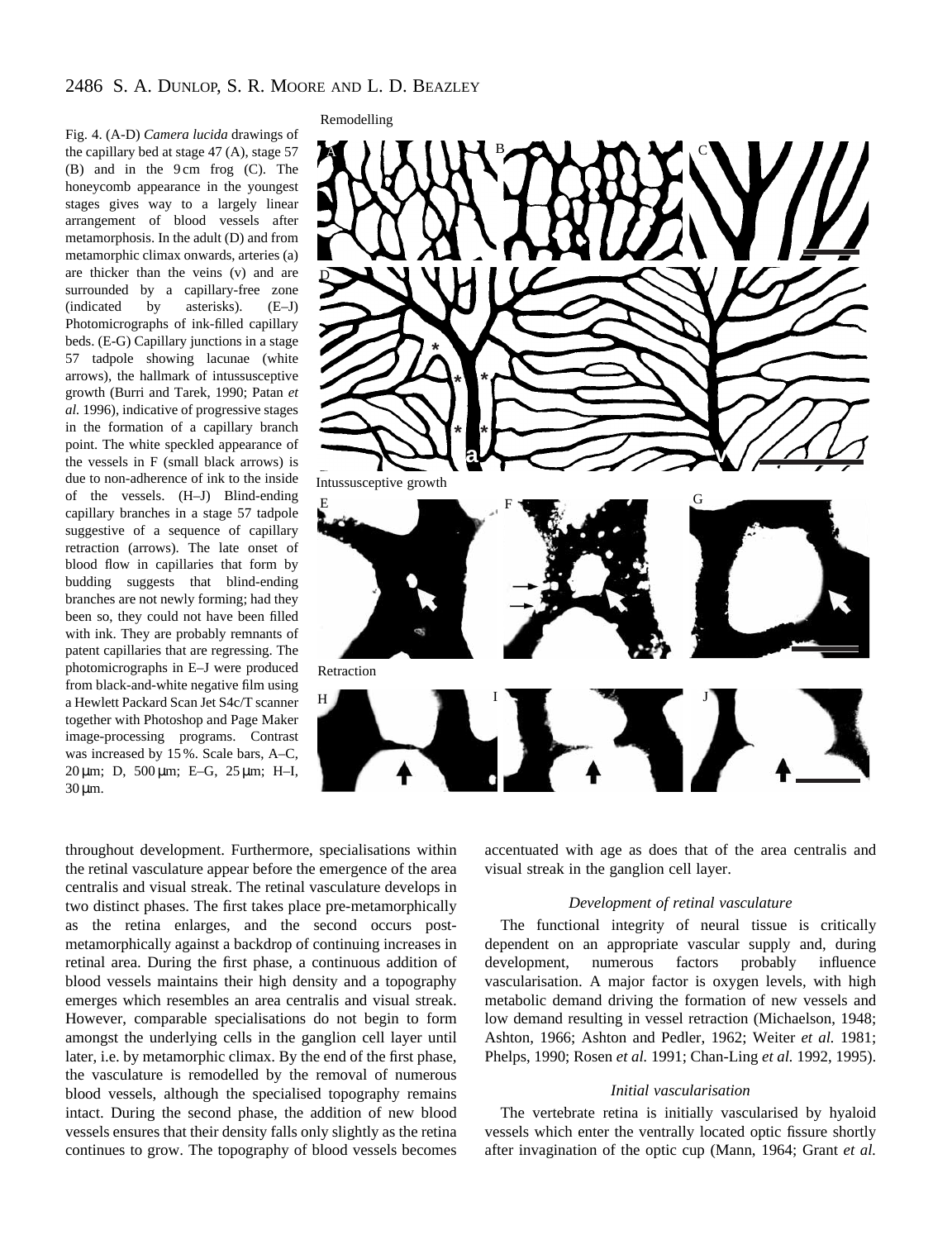1980). In some fish and amphibians, the hyaloid system persists, spreading as a monolayer apposed to the ganglion cell layer to give rise to the retinal vessels. In contrast, the developing mammalian retina is supplied only transiently by the hyaloid vein (Duke-Elder, 1958), with the ophthalmic vessels arising later and becoming embedded within the ganglion cell layer. The factors that control the persistence or regression of the hyaloid system have yet to be determined. However, before stage 47 in *L. moorei*, retinal thickness is approximately 200 µm (Grant *et al.* 1980; Dunlop and Beazley, 1984*b*) and thus greater than the theoretical maximum of  $140 \mu m$  for oxygen diffusion from the choroidal supply (Chase, 1982; Dunlop *et al.* 1994). At the earliest larval stages in amphibians, it is likely that a high oxygen demand stimulates the transition of the hyaloid into the retinal circulation.

#### *The formation of capillaries*

By the first stage at which we could examine the vasculature in *L. moorei* (stage 47), a pan-retinal capillary supply was evident. A process likely to underlie its formation is sprouting



Fig. 5. Retinal whole-mounts from stage 47 to metamorphic climax showing isodensity maps of branch point density per mm2 (left panel) and, for a whole-mounts from animals of equivalent age, isodensity maps of the neural cell density in the retinal ganglion cell layer (right panel). A star indicates the position of the optic nerve head. D, V, N and T are dorsal, ventral, nasal and temporal, respectively. Scale bars, 1mm throughout.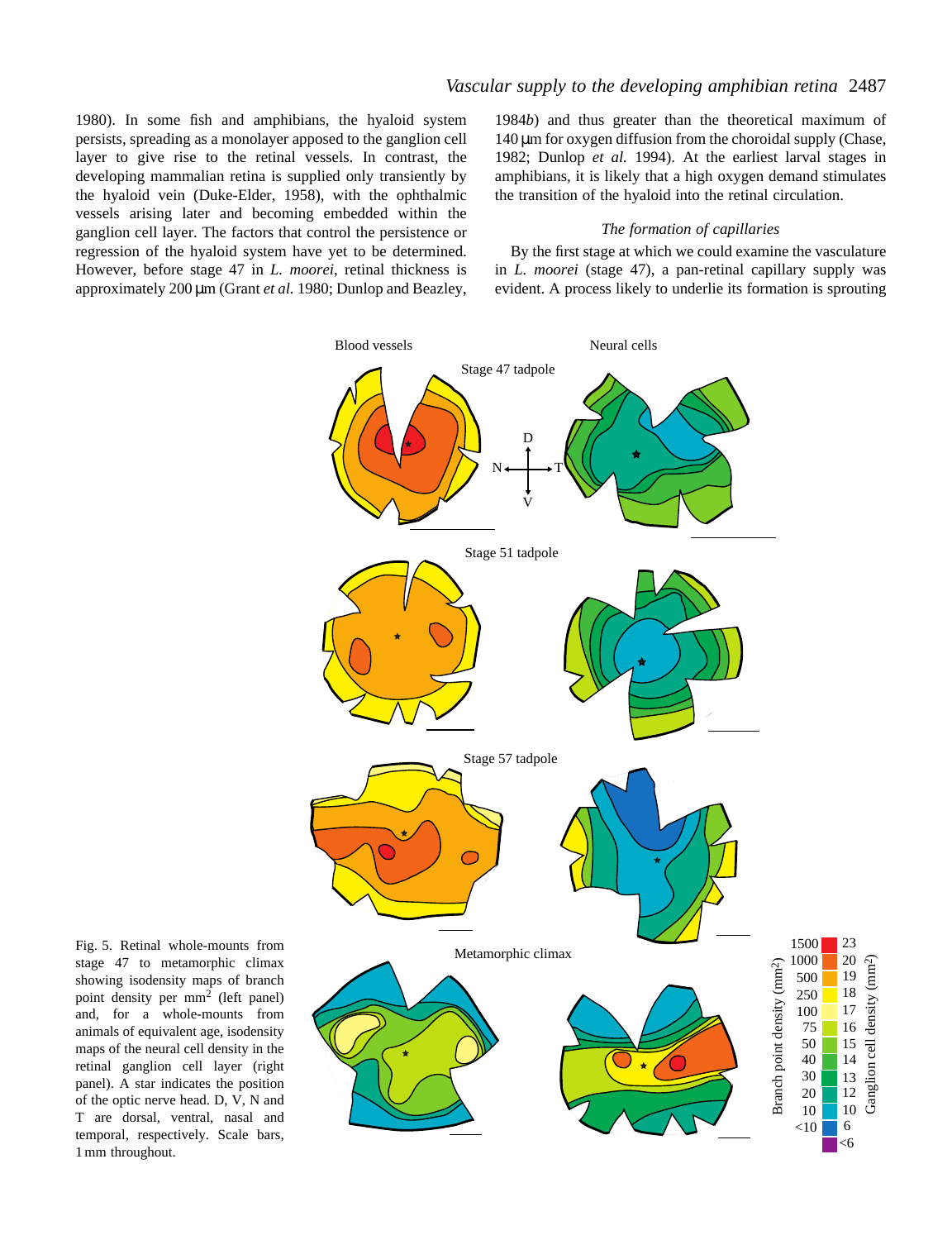

Fig. 6. (A) *Camera lucida* drawing of the vascular tree at stage 57; (B) details of the capillary bed across the central part of the nasotemporal axis. D, V, N and T are dorsal, ventral, nasal and temporal, respectively. a, artery; v, vein; hv, hyaloid vein. Scale bars, A, 1mm; B, 500 µm.

angiogenesis, also termed capillary budding, in which new vessels sprout from existing ones by the temporary breakdown of capillary walls followed by the migration and alignment of newly generated endothelial cells; the sprouts anastomose and only then do the vessels become patent (Folkman, 1985; Risau, 1997). In mammals, development of the ophthalmic vessels takes place by a different sequence of events. There are two processes (Ashton, 1970; Shakib *et al.* 1968; Henkind and De Oliveira, 1967; Flower *et al.* 1985), best documented in the cat (Chan-Ling *et al.* 1990). In the first, mesenchymal spindle cells invade the eye *via* the optic disk, migrate across the retina and become transformed into blood vessels within the ganglion cell layer. The now pan-retinal ophthalmic vessels undergo capillary budding to supply the deeper retinal layers, a process that starts at the area centralis and spreads peripherally.

Once the capillary bed is established in *L. moorei*, there is a pan-retinal addition of blood vessels during the first phase of vascularisation which maintains their density in the face of increasing retinal area. We are uncertain which process is responsible for the addition of blood vessels, although it is unlikely that spindle cell migration and transformation occur. At no stage in our Cresyl-stained whole-mounts could we detect the long, radially oriented spindle cells that in the cat were closely associated with the nerve fibre layer (Chan-Ling

*et al.* 1990). Furthermore, in *L. moorei*, the entire retina was already covered by the vascular network, whereas in the cat blood vessels form in a strict centre-to-periphery gradient.

A different process of capillary formation, termed nonsprouting angiogenesis or intussusceptive growth, has not previously been reported in the retina but has been described in foetal mammalian lung and chick chorio-allantoic membrane (Burri and Tarek, 1990; Patan *et al.* 1996; Risau, 1997). Existing capillaries are divided by the insertion of pillars of tissue or lacunae which, as they expand, take on the appearance of a new mesh within a capillary bed. We have evidence of intussusceptive growth within the retina of *L. moorei* in that lacunae were observed during the first, but not the second, phase of vascular development (see Fig. 3). The small number of lacunae may indicate that their expansion to a branched capillary occurs rapidly, thus underlying the addition of many vessels. Alternatively, intussusceptive growth may give rise to only a proportion of new blood vessels and, if so, the vasculature must also expand by capillary budding. During the second phase, the vasculature is presumably growing solely by capillary budding, a suggestion supported by the slight but steady increase in the total number of branch points. Indeed, pilot data using tritiated thymidine autoradiography to label dividing cells (Fig. 1C) have shown that mitosis occurs within the vasculature even in the 9 cm adults.

In amphibians, the retinal vessels remain as a monolayer and are thus unlike those of eel-fishes (Hanyu, 1959) or some species of mammal in which one or more layers of capillaries bud off into the deeper retinal layers (Engerman and Meyer, 1965; Chan-Ling *et al.* 1990; McMenamin and Krause, 1993; Snodderly and Weinhaus, 1990). The stimulus for the formation of additional capillary beds must be absent from the amphibian retina. In mammals, the overlap between capillary beds and high levels of cytochrome oxidase staining suggests a correlation between retinal vasculature and functional demand (Kageyama and Wong-Riley, 1984; Snodderly and Weinhaus, 1990) rather than retinal thickness *per se* (Chase, 1982).

# *Remodelling the capillary bed*

During the final part of the first phase of retinal vascularisation in *L. moorei*, the density of blood vessels declines dramatically, although the major vessels stay intact. As in the developing cat retina (Chan-Ling *et al.* 1990), capillaries in *L. moorei* appear to be removed actively by a degenerative process in which the lumen narrows and finally collapses. The highest number of blind-ending vessels, considered to represent degenerating capillaries, is seen at stage 57 before the precipitous decline in blood vessel numbers by metamorphic climax. Thyroxine is an essential trigger during metamorphosis for the degeneration of many tissues including the gut and respiratory surfaces, both of which are highly vascularised (Fox, 1983). An investigation using *in situ* labelling of endogenous endonuclease activity associated with programmed cell death (Gavrieli *et al.* 1992) would identify degenerating endothelial cells and determine the extent of cell death during this process. In addition, thyroxine also triggers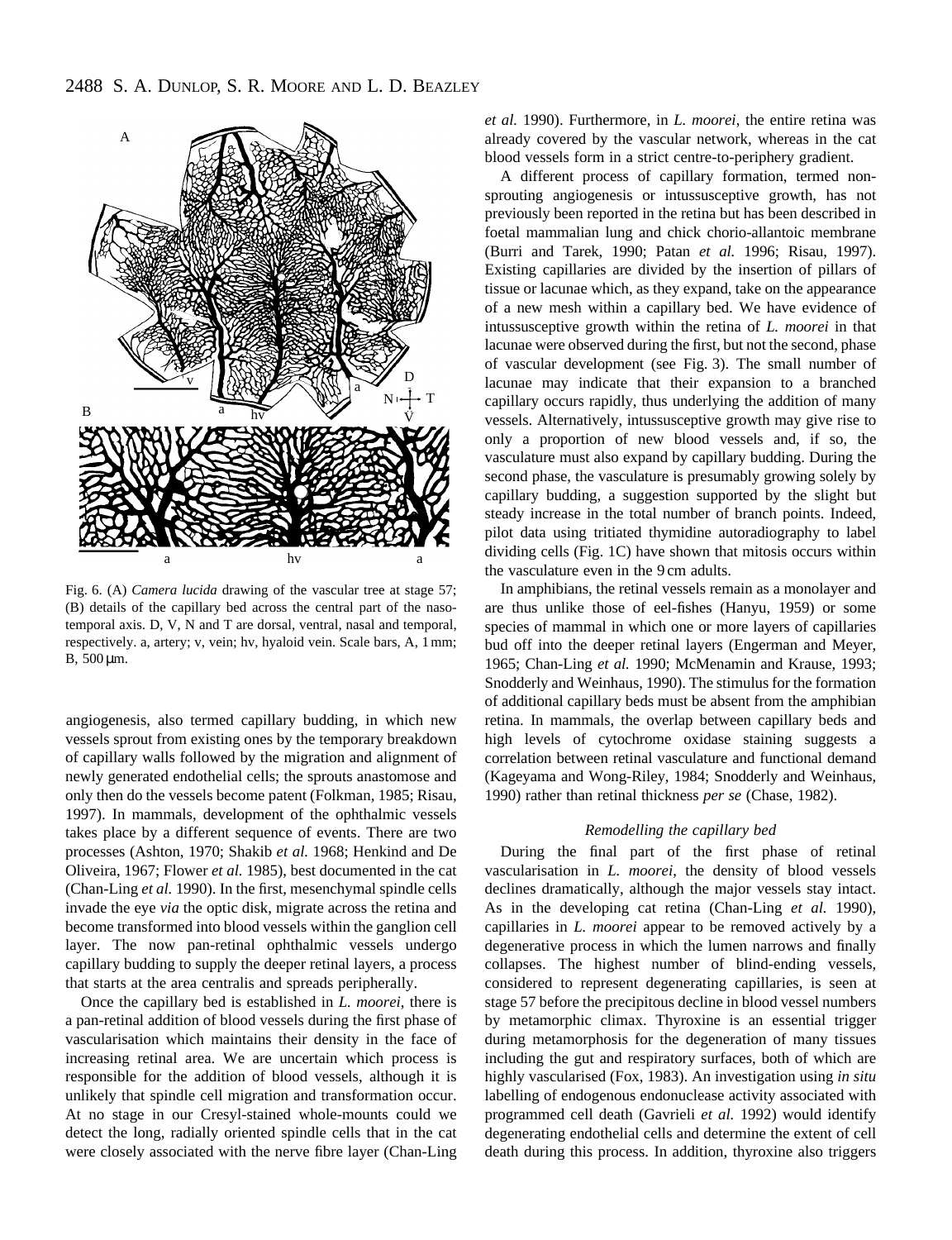changes in haemoglobin structure such that the oxygencarrying capacity of blood increases from 7 volume % in larvae to 11 volume % in adults (Fox, 1983). Presumably, the lower blood vessel densities in the second phase are in part compensated by the greater oxygen-carrying capacity of the adult form of haemoglobin. The small numbers of blind-ending vessels after metamorphic climax suggest that only limited vessel degeneration takes place in the maturing vasculature.

A different pattern of exuberance and remodelling from that

seen in *L. moorei* has been reported in the cat (Chan-Ling *et al.* 1990). Exuberance is confined to the leading edge of the vasculature, where spindle cells transform into the capillary plexus. More centrally, vessels have matured, presumably already pruned of excess capillaries. However, the absence of exuberance and remodelling from the developing vasculature which supplies the deeper retinal layers in the cat illustrates that remodelling is not essential for establishing all mature vascular beds.

> Ganglion cell density (m Ganglion cell density (mm<sup>2</sup>)



Fig. 7. Retinal whole-mounts from 1–2 month juveniles to 9 cm frogs showing isodensity maps of branch point density per mm2 (left panel) and, for whole-mounts from animals of equivalent ages, isodensity maps of the neural cell density in the retinal ganglion cell layer (right panel). A star indicates the position of the optic nerve head. D, V, N and T are dorsal, ventral, nasal and temporal, respectively. Scale bars, 1mm throughout.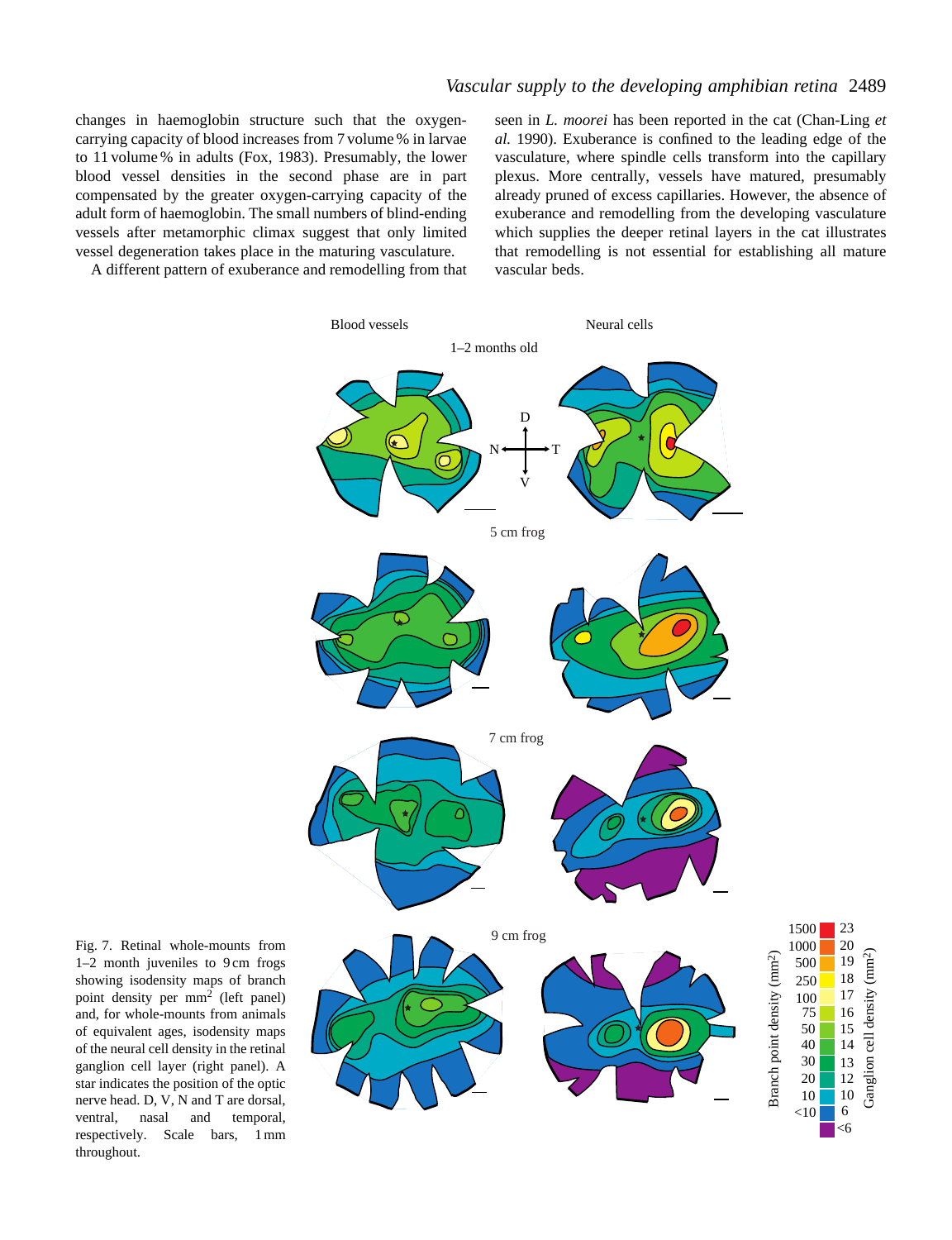# 2490 S. A. DUNLOP, S. R. MOORE AND L. D. BEAZLEY

# *Growth of the vascular tree and continuing increases in retinal area*

In *L. moorei*, a process must occur whereby the postmetamorphic vascular tree is expanded with increasing retinal area. Expansion of the retina is pronounced in the second phase of vascular development, and it presumably triggers the rise in the total number of branch points. However, the slight but continuing decline in branch point density with postmetamorphic age indicates that the growth of the vasculature is outstripped by that of the retina itself. Within the area centralis and across the naso-temporal axis, growth of new blood vessels must, however, match that of the neural retina since a high concentration of blood vessels is maintained within this region. Elsewhere, for example in the dorsal periphery, the density of blood vessels decreases. In mammals, the retina grows non-uniformly (Mastronarde *et al.* 1984; Sengelaub *et al.* 1986; Lia *et al.* 1987; McCall *et al.* 1987; Robinson, 1987; Robinson *et al.* 1989). Although the mechanisms that drive such growth are unclear (Coulombre, 1956; Liu *et al.* 1986), the retinal vasculature presumably undergoes a similar asymmetric expansion.

# *Major vessels*

Major vessels are considered to condense from capillaries (Folkman, 1985). In *L. moorei*, some vessels appear from the centre outwards while others originate from the peripheral collecting vessels (see Fig. 3), which together results in arteries and veins being equally spaced around the retinal circumference. In the cat, the pattern differs from that of *L. moorei*, with condensation occurring within a trilobed capillary bed giving rise to the three main artery–vein pairs (Chan-Ling *et al.* 1990) which radiate from the optic disk (Hughes, 1975).

The factors which drive the condensation of major vessels must vary widely between species to result in the strikingly different vascular trees that are observed within the vertebrates (Johnson, 1968; Michaelson, 1954; Francois and Neetens, 1974). Furthermore, an absence of major vessels within the deeper retinal layers of mammals (Chan-Ling *et al.* 1990) suggests that such factors also vary between retinal layers. It is possible that in amphibians, as in the cat, interactions with the underlying nerve fibre layer are important in determining the arrangement of major blood vessels. In the cat, spindle cells migrate across the nerve fibre layer, avoiding the presumptive area centralis from as early as embryonic day 29 (Chan-Ling *et al.* 1990). The cells seem able to avoid this region prior to the appearance of cell density gradients at embryonic day 54 (Lia *et al.* 1987; Robinson, 1987). Spindle cells may follow axons in the arcuate raphe, an arrangement that, in primates, is present before the inception of the fovea (Steineke and Kirby, 1993). In amphibians, the development of the area centralis and visual streak by metamorphic climax and the accentuation of these specialisations thereafter suggest that dynamic interactions between the vasculature and the neural retina continue throughout life.

# *The vascular tree and metabolic demand of the retina*

During the first phase in *L. moorei*, the overall density of the retinal vasculature is higher than subsequently, although cell densities are within the adult range. Presumably, the high density of blood vessels is necessary to serve the greater demands of immature cells which are completing mitosis and migration, elaborating axons and dendrites and establishing functional synaptic connections (Grant *et al.* 1980; Holt, 1989; Frank and Hollyfield, 1987; Gaze *et al.* 1974). Moreover, these events follow a centro-peripheral gradient (Straznicky and Gaze, 1971). The high density of blood vessels in the central retina by stage 47 presumably reflects a higher metabolic activity in this more developmentally advanced region than in the peripheral retina, even though cell densities are greater peripherally than centrally.

At stage 51 and 57, there are two high-density patches of vasculature within the mid-temporal and mid-nasal retina which appear several weeks before the area centralis and visual streak and may indicate a locally raised oxygen demand. Because the retina grows continually at its edge (Straznicky and Gaze, 1971; Coleman *et al.* 1984), the area centralis and visual streak will form in regions peripheral to the two highdensity vascular patches. These patches may act as a source of endothelial cells which seed newly forming capillaries as the area centralis and visual streak form within the ganglion cell layer. This chronological sequence ensures that the area centralis and visual streak will be highly vascularised, and therefore able to function, as soon as they are formed. In contrast, in the cat, the formation of capillaries at the area centralis is complete only by postnatal day 28 (Chan-Ling *et al.* 1990), i.e. 5–6 weeks after it can be identified by cell density gradients (Lia *et al.* 1987; Robinson, 1987). In *L. moorei*, therefore, vascularisation occurs before the area centralis forms, whereas in the cat the area centralis forms before its capillary bed. Nevertheless, in both *L. moorei* and the cat, the area centralis is vascularised from the onset of functional vision.

From metamorphic climax onwards, it is clear that the density of blood vessels in frog retinae is directly related to neural cell density. However, the density of the vasculature per 1000 cells is greater at the area centralis than at the dorsal periphery. The difference suggests that each cell in the area centralis imposes a greater metabolic load than its counterpart in the peripheral retina. We do not yet understand the retinal distribution of the numerous ganglion cell types present in the amphibian retina (Frank and Hollyfield, 1987). It may be that those with the highest metabolic demand are found in the area centralis whilst those cells with lower metabolic demands dominate more peripheral regions.

S.A.D. is a Research Fellow, National Health and Medical Research Council (NH&MRC, Australia). We thank W. M. Ross, R. Roberts and T. Moroney for expert technical assistance and Dr J. D. Roberts for statistical advice. This work was funded by the NH&MRC.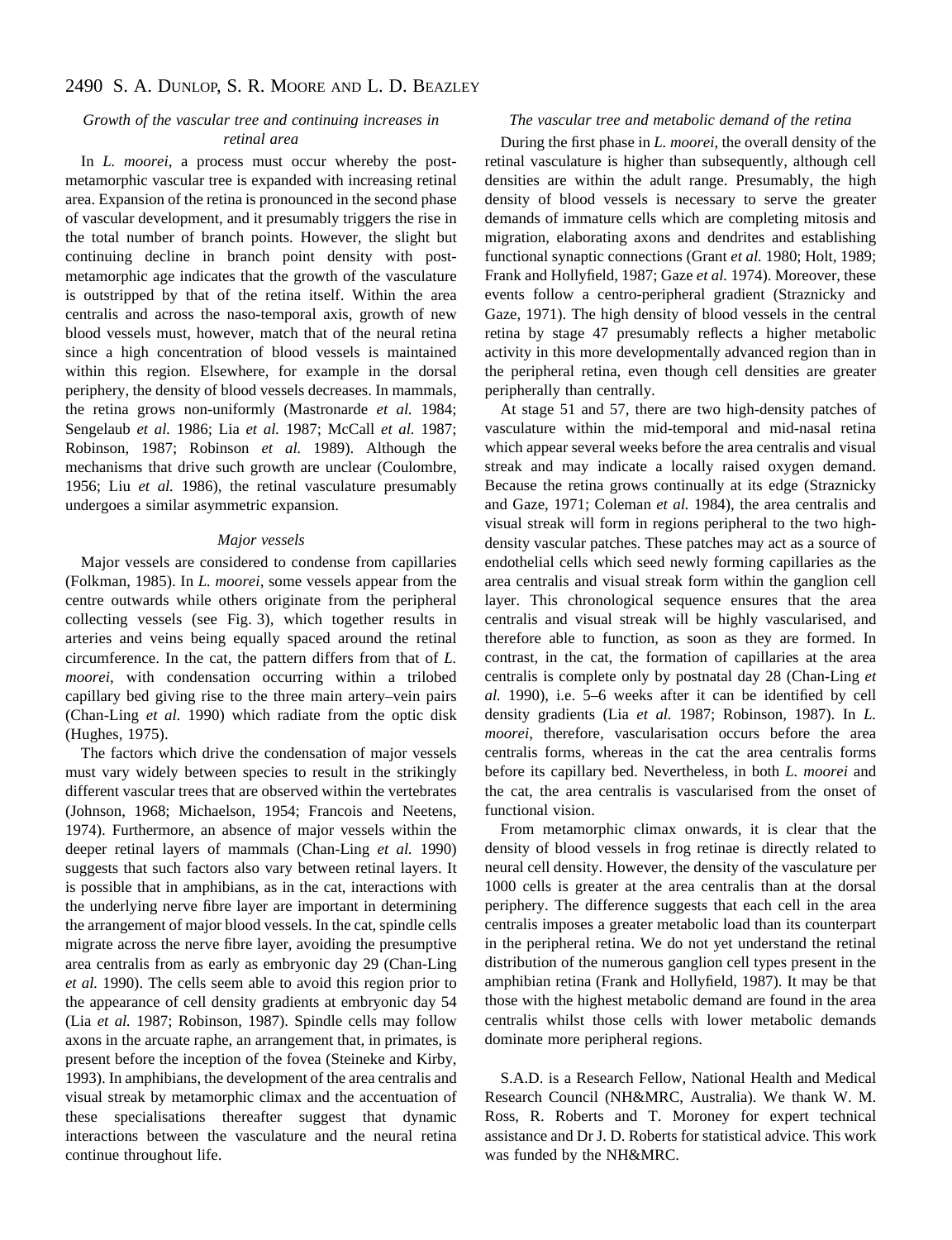### **References**

- ALDER, V. A. AND CRINGLE, S. J. (1990). Vitreal and retinal oxygenation. *Graefe's Arch. clin. exp. Ophthalmol*. **228**, 151–157.
- ASHTON, N. (1966). Oxygen and the growth and development of retinal vessels: *In vivo* and *in vitro* studies. *Am. J. Ophthalmol*. **62**, 412–435.
- ASHTON, N. (1970). Retinal angiogenesis in the human embryo. *Br. Med. Bull.* **26**, 103–106.
- ASHTON, N. AND PEDLER, C. (1962). Studies on developing retinal vessels. IX. Reaction of endothelial cells to oxygen. *Br. J. Ophthalmol*. **46**, 257–276.
- BARKER, J. AND GRIGG, G. (1977). *A Field Guide to Australian Frogs*. Perth, Sydney: Rigby Ltd.
- BLAKEMORE, C. AND CUMMINGS, R. M. (1975). Eye opening in kittens. *Vision Res.* **15**, 1417–1418.
- BONDS, A. B. AND FREEMAN, R. D. (1978). Development of optical quality in the kitten eye. *Vision Res*. **18**, 391–398.
- BOUSFIELD, J. D. AND PESSOA, V. F. (1980). Changes in ganglion cell density during post-metamorphic development in a neotropical tree frog *Hyla raniceps*. *Vision Res.* **20**, 501–510.
- BURRI, P. H. AND TAREK, M. R. (1990). A novel mechanism of capillary growth in the rat pulmonary microcirculation. *Anat. Rec*. **228**, 35–45.
- CHAN-LING, T.-L., GOCK, B. AND STONE, J. (1995). The effect of oxygen on vasoformative cell division. Evidence that 'physiological hypoxia' is the stimulus for normal retinal vasculogenesis. *Invest. Ophthalmol. Vis. Sci.* **36**, 1201–1214.
- CHAN-LING, T.-L., HALASZ, P. AND STONE, J. (1990). Development of retinal vasculature in the cat: processes and mechanisms. *Curr. Eye Res*. **9**, 459–478.
- CHAN-LING, T.-L., TOUT, S., HOLLANDER, H. AND STONE, J. (1992). Vascular changes and their mechanisms in the feline model of retinopathy of prematurity. *Invest. Ophthalmol.* **33**, 2128–2147.
- CHASE, J. (1982). The evolution of retinal vascularization in mammals: a comparison of vascular and avascular retinae. *Ophthalmology* **89**, 1518–1525.
- COLEMAN, L.-A., DUNLOP, S. A. AND BEAZLEY, L. D. (1984). Patterns of cell division during visual streak formation in the frog *Limnodynastes dorsalis*. *J. Embryol*. *exp. Morph.* **83**, 119–135.
- COLLIN, S. P. (1989). Topographic organisation of the ganglion cell layer and intraocular vascularisation in the retinae of two reef teleosts. *Vision Res.* **29**, 765–775.
- COLLIN, S. P. (1997). Behavioural ecology and retinal cell topography. In *Adaptive Mechanisms in the Ecology of Vision* (ed. S. N. Archer, M. B. A. Djamgoz, E. Loew, J. C. Partridge and S. Vallerga). London: Chapman & Hall (in press).
- COLLIN, S. P. AND NORTHCUTT, R. G. (1993). The visual system of the Florida garfish, *Lepisosteus platyrhincus* (Ginglymoidi). *Brain Behav. Evol.* **42**, 295–320.
- COPELAND, D. E. (1976). The anatomy and fine structure of the eye in teleosts. IV. The choriocapillaris and the dual vascularisation of the area centralis in *Fundulus grandis*. *Exp. Eye Res.* **22**, 169–179.
- COULOMBRE, A. J. (1956). The role of intraocular pressure in the development of the chick eye. *J. exp. Zool.* **133**, 211–225.
- CRINGLE, S. J., YU, D.-Y. AND ALDER, V. A. (1991). Intraretinal oxygen tension in the rat eye. *Graefe's Arch. clin. exp. Ophthalmol.* **239**, 1–4.
- DUKE-ELDER, SIR, S. (1958). *System of Ophthalmology*, vol. 11, chapter. 2. London: Kimpton.

DUNLOP, S. A. AND BEAZLEY, L. D. (1981). Changing retinal ganglion

cell distribution in the frog *Heleioporus eyrei*. *J. comp. Neurol.* **202**, 221–236.

- DUNLOP, S. A. AND BEAZLEY, L. D. (1984*a*). A morphometric study of the retinal ganglion cell layer and optic nerve from metamorphosis in *Xenopus laevis*. *Vision Res*. **24**, 417–427.
- DUNLOP, S. A. AND BEAZLEY, L. D. (1984*b*). Cell distributions in the retinal ganglion cell layer of adult Leptodactylid frogs after premetamorphic eye rotation. *J. Embryol. exp. Morph*. **89**, 159–173.
- DUNLOP, S. A., MOORE, S. M., TENNANT, M. AND BEAZLEY, L. D. (1996). Development of retinal vasculature in the frog *Litoria moorei*. *Proc. Aust. physiol. pharmac. Soc*. **27**, 37P.
- DUNLOP, S. A., ROSS, W. M. AND BEAZLEY, L. D. (1994). The retinal ganglion cell layer and optic nerve in a marsupial, the honey possum (*Tarsipes rostratus*). *Brain Behav. Evol*. **44**, 307–323.
- ENGERMAN, R. L. AND MEYER, R. K. (1965). Development of retinal vasculature in rats. *Am. J. Ophthalmol.* **60**, 628–641.
- FLOWER, R. W., MCLEOD, D. S., LUTTY, G. A., GOLDBERG, B. AND WAJER, S. D. (1985). Postnatal retinal vascular development of the puppy. *Invest. Ophthalmol. Vis. Sci.* **26**, 957–968.
- FOLKMAN, J. (1985). Tumour angiogenesis. *Adv. Cancer Res.* **43**, 175–203.
- FOX, H. (1983). *Amphibian Morphogenesis*. Clifton, NJ: Humana Press.
- FRANCOIS, J. AND NEETENS, A. (1974). Comparative anatomy of the vascular supply of the eye in vertebrates. In *The Eye*, vol. 5, *Comparative Physiology* (ed. H. Davson and L. T. Graham), pp. 1–70. New York: Academic Press.
- FRANK, B. D. AND HOLLYFIELD, J. G. (1987). Retina of the tadpole and frog: Delayed dendritic development in a subpopulation of ganglion cells coincident with metamorphosis. *J. comp. Neurol.* **296**, 435–444.
- FRIEDLANDER, M. J., MARTIN, K. C. AND VAHLE-HINZ, C. (1985). The structure of the terminal arborisation of physiologically identified retinal ganglion cell axons in the kitten. *J. Physiol.*, *Lond*. **359**, 293–313.
- GAVRIELI, Y., SHERMAN, Y. AND BEN-SASSON, S. A. (1992). Identification of programmed cell death *in situ via* specific labelling of nuclear DNA fragmentation. *J. Cell Biol.* **119**, 493–501.
- GAZE, R. M., KEATING, M. J. AND CHUNG, S.-H. (1974). The evolution of the retinotectal map during development in *Xenopus laevis*. *Proc. R. Soc. Lond. B* **185**, 301–330.
- GRANT, P., RUBIN, E. AND CIMA, C. (1980). Ontogeny of the retina and optic nerve in *Xenopus laevis*. I. Stages in the early development of the retina. *J. comp. Neurol*. **189**, 593–613.
- HANYU, I. (1959). On the falciform process, vitreal vessels and other related structures of the teleost eye. I. Various types and their interrelationship. *Bull. Jap. Soc. Scientific Fisheries* **25**, 595–613.
- HARMAN, A. M. AND BEAZLEY, L. D. (1989). Generation of retinal cells in the wallaby, *Setonix brachyurus*. *Neuroscience* **28**, 219–232.
- HARMAN, A. M., SANDERSON, K. J. AND BEAZLEY, L. D. (1992). Biphasic retinal neurogenesis in the brush-tailed possum, *Trichosurus vulpecula*: Further evidence for the mechanisms involved in formation of ganglion cell density gradients. *J. comp. Neurol.* **325**, 595–606.
- HENKIND, P. AND DE OLIVEIRA, L. F. (1967). Development of retinal vessels in the rat. *Invest. Ophthalmol. Vis. Sci.* **6**, 520–530.
- HOLT, C. E. (1989). A single cell analysis of the early retinal ganglion cell differentiation in *Xenopus*: from soma to axon tip. *J. Neurosci*. **9**, 3123–3145.